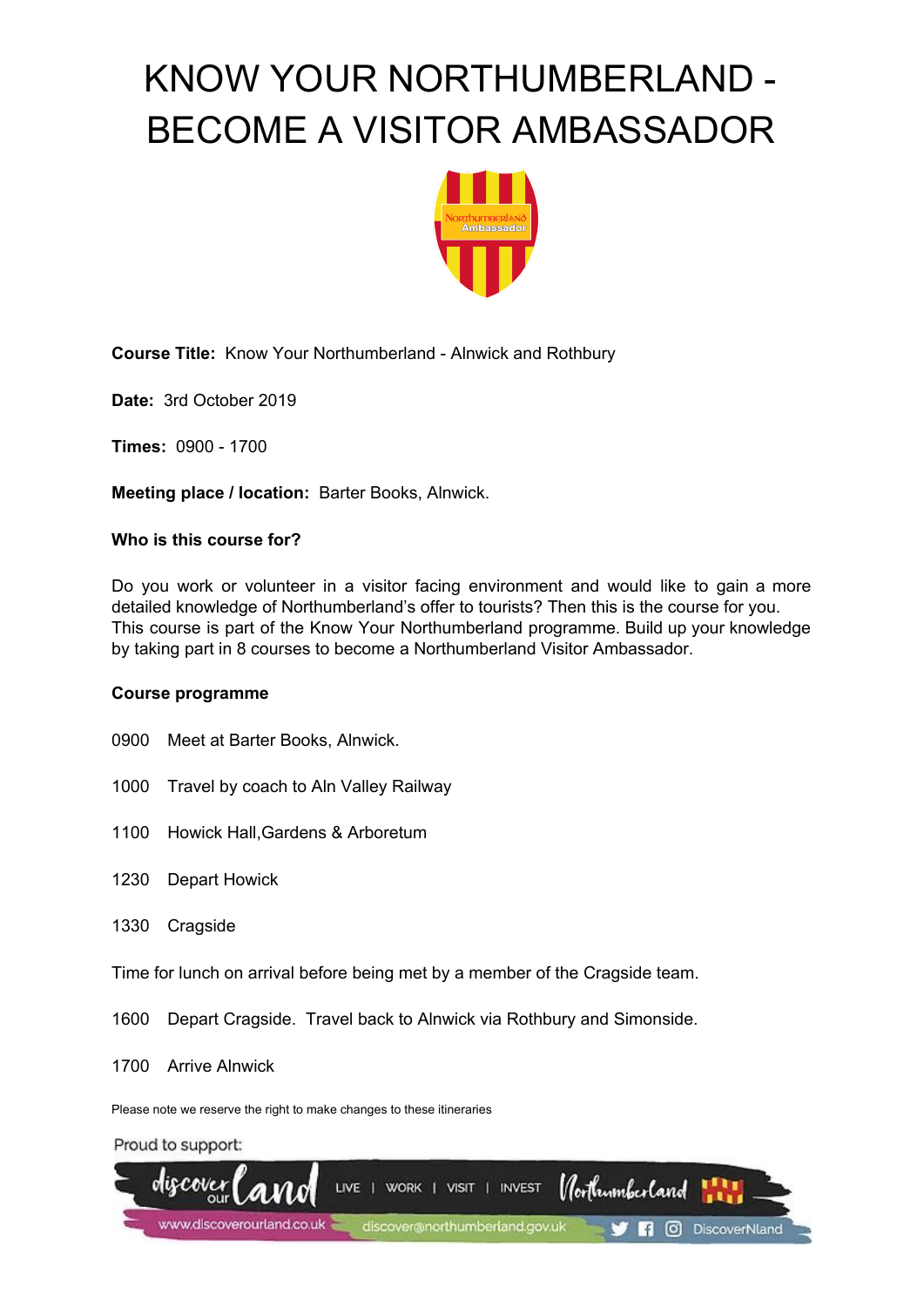

**Course Title:** Know Your Northumberland - Cheviots & Uplands

**Date:** 7th October 2019

**Times:** 0900 - 1700

**Meeting place / location:** Glendale Centre, Padgepool Place, Wooler

## **Who is this course for?**

Do you work or volunteer in a visitor facing environment and would like to gain a more detailed knowledge of Northumberland's offer to tourists? Then this is the course for you. This course is part of the Know Your Northumberland programme. Build up your knowledge by taking part in 8 courses to become a Northumberland Visitor Ambassador.

## **Course programme**

0900 Meet at The Glendale Centre, Wooler, short walk around the village before departing by coach.

0930 Drive by Maelmin Heritage Site & Battle of Flodden Site

1000 Ford & Etal Estates, visit include Lady Waterford Hall, Heatherslaw Mill, Heavy Horse Centre, visit to micro brewery.

- 1330 Lunch & visit to Etal Castle
- 1500 Chillingham Castle
- 1630 Depart for Wooler
- 1700 Arrive Wooler

Please note we reserve the right to make changes to these itineraries

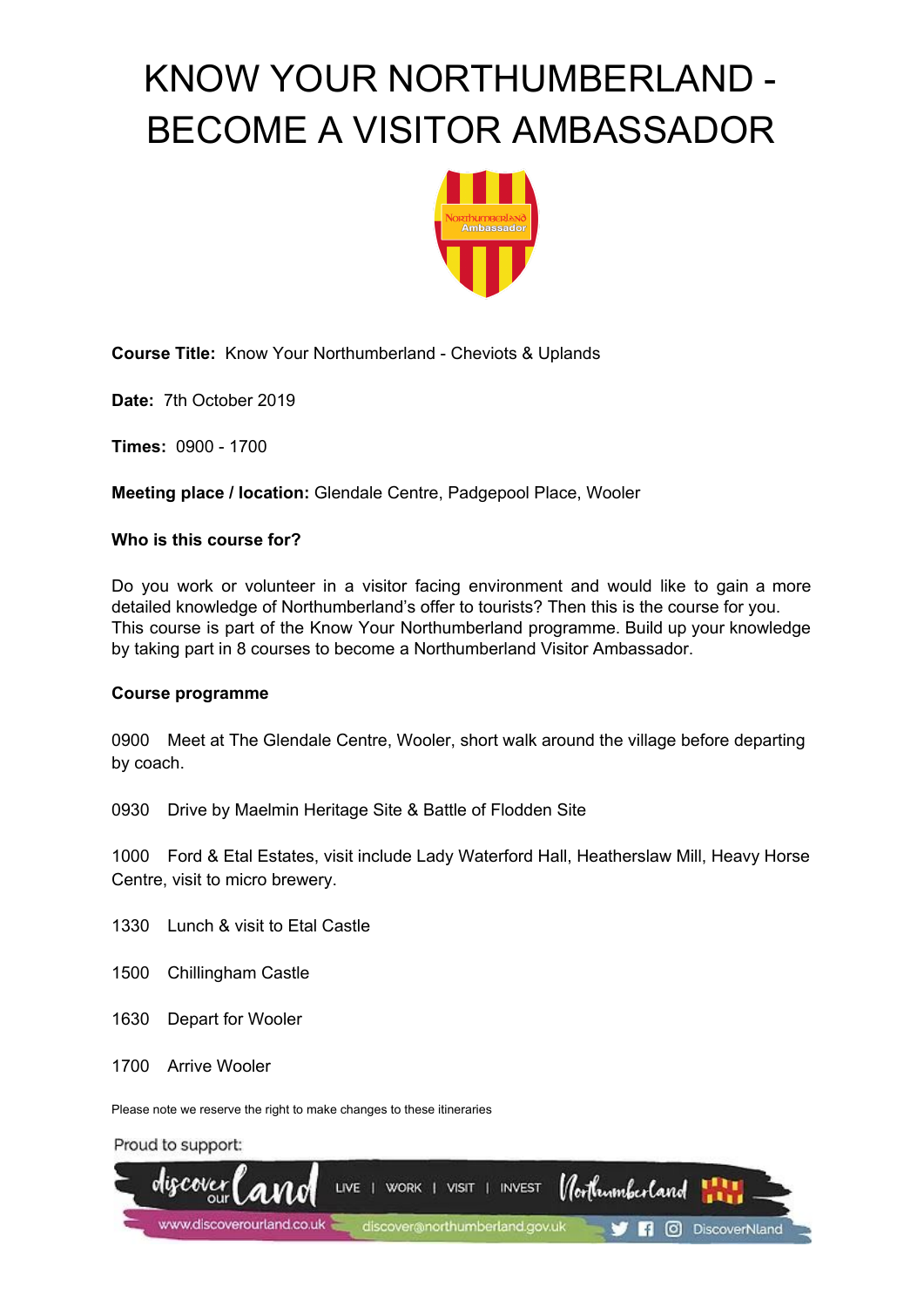

**Course Title:** Know Your Northumberland - Bellingham & Kielder **Date:** 15th October 2019 **Times:** 0930 - 1700 **Meeting place / location:** Heritage Centre, Bellingham. Please park at Foundry Yard and walk the short distance to the centre.

## **Who is this course for?**

Do you work or volunteer in a visitor facing environment and would like to gain a more detailed knowledge of Northumberland's offer to tourists? Then this is the course for you. This course is part of the Know Your Northumberland programme. Build up your knowledge by taking part in 8 courses to become a Northumberland Visitor Ambassador.

## **Course programme**

- 0930 Heritage Centre, Bellingham.
- 1045 Depart for Black Middens Bastle
- 1105 Black Middens Bastle
- 1135 Depart for Tower Knowe
- 1200 Tower Knowe
- 1230 Depart
- 1240 Kielder Waterside (Drive by and explanation of activities)

1300 Kielder Castle, time for lunch, meet Alex Maclennan, Forestry England. Mountain Biking, Salmon Hatchery, Minotaur Maze, Custody Code.

- 1430 Depart for Kielder Observatory
- 1500 Kielder Observatory
- 1630 Depart for Bellingham

Please note we reserve the right to make changes to these itineraries

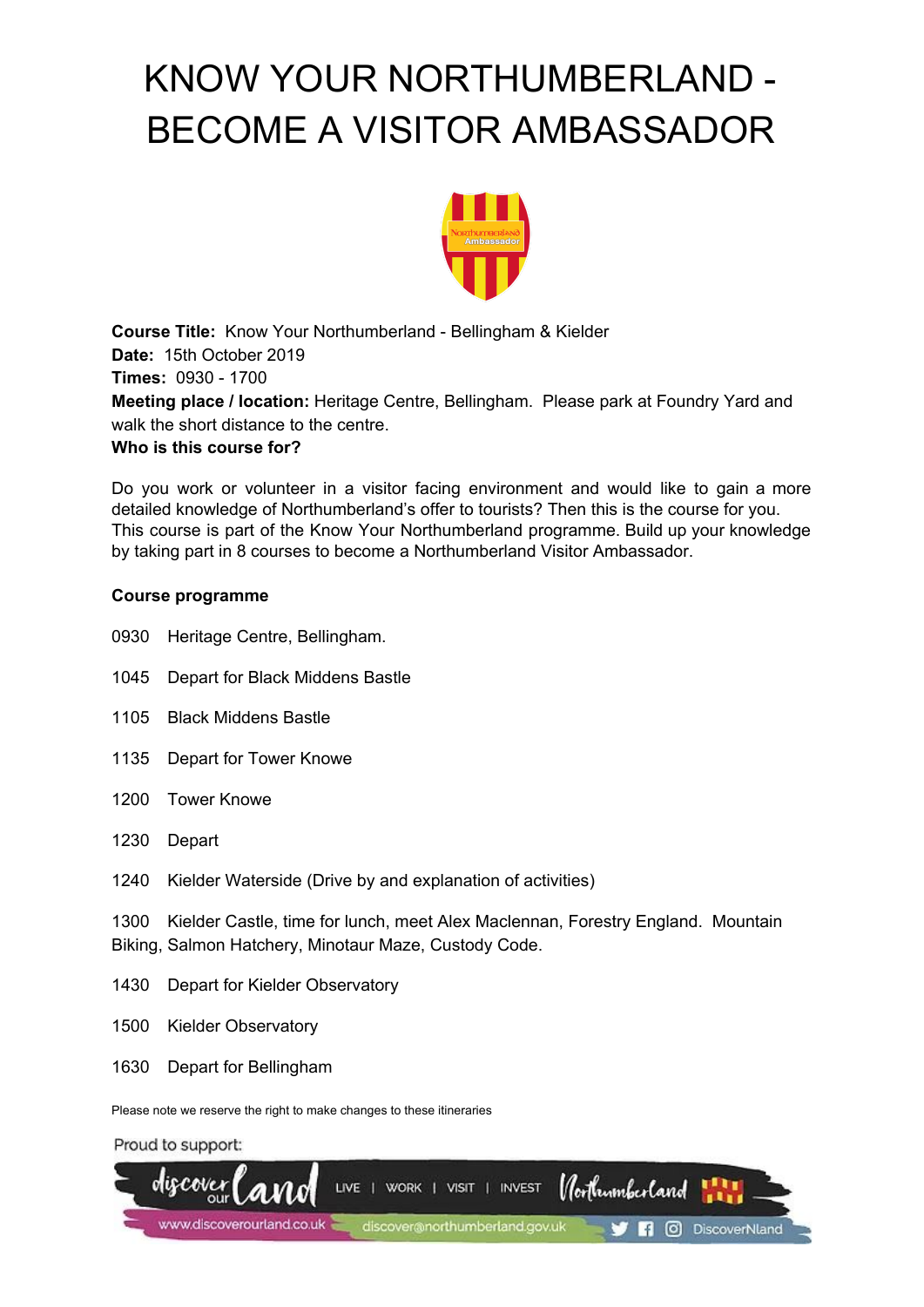

**Course Title:** Know Your Northumberland -Morpeth & Mid Northumberland **Date:** 22nd October 2019 **Times:** 0900 - 1700 **Meeting place / location: The Chantry, Morpeth Who is this course for?**

Do you work or volunteer in a visitor facing environment and would like to gain a more detailed knowledge of Northumberland's offer to tourists? Then this is the course for you. This course is part of the Know Your Northumberland programme. Build up your knowledge by taking part in 8 courses to become a Northumberland Visitor Ambassador.

## **Course programme**

- 0900 Meet at The Chantry, Morpeth. Short walk to and around The Turner Garden.
- 0930 Visit to The Chantry & Bagpipe Museum
- 1015 Depart Morpeth
- 1045 Visit Wallington Hall
- 1215 Lunch
- 1245 Depart Wallington
- 1300 Belsay Hall
- 1430 Depart
- 1500 Whitehouse Farm
- 1630 Depart for Morpeth
- 1700 Arrive Morpeth

Please note we reserve the right to make changes to these itineraries

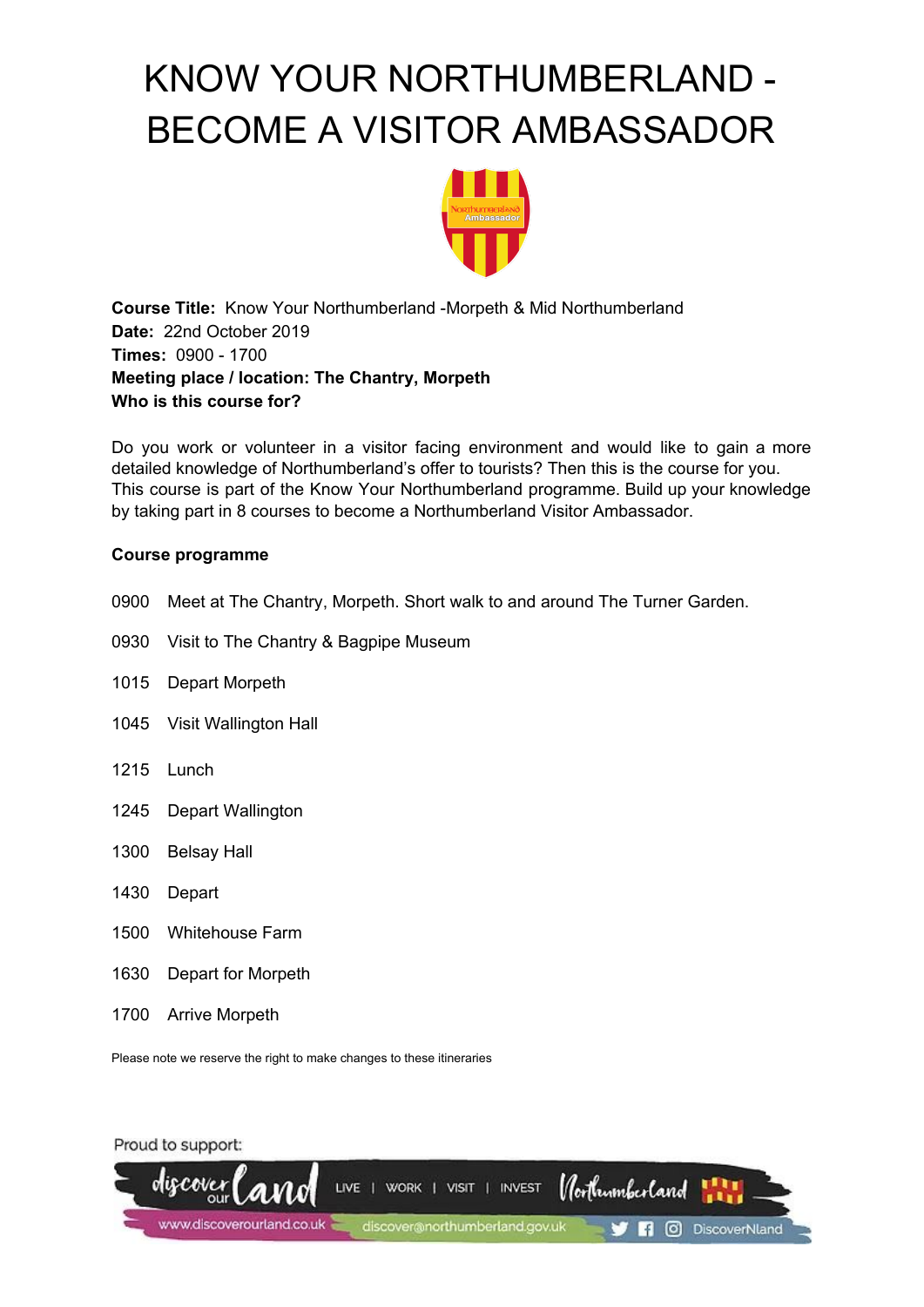

**Course Title:** Know Your Northumberland - South East Northumberland **Date:** 7th November **Times:** 0900 - 1700 **Meeting place / location:** Newbiggin Maritime Centre, Church Point, Newbiggin. **Who is this course for?**

Do you work or volunteer in a visitor facing environment and would like to gain a more detailed knowledge of Northumberland's offer to tourists? Then this is the course for you. This course is part of the Know Your Northumberland programme. Build up your knowledge by taking part in 8 courses to become a Northumberland Visitor Ambassador.

## **Course programme**

- 0900 Meet at Newbiggin Maritime Centre
- 1015 Depart for Woodhorn
- 1030 Woodhorn Museum
- 1215 Depart
- 1345 Arrive Blyth, free time for lunch
- 1330 Blyth Battery
- 1430 Depart for Seaton Delaval Hall
- 1500 Seaton Delaval Hall
- 1630 Depart, return journey to Newbiggin
- 1700 Arrive Newbiggin, Church Point

Please note we reserve the right to make changes to these itineraries

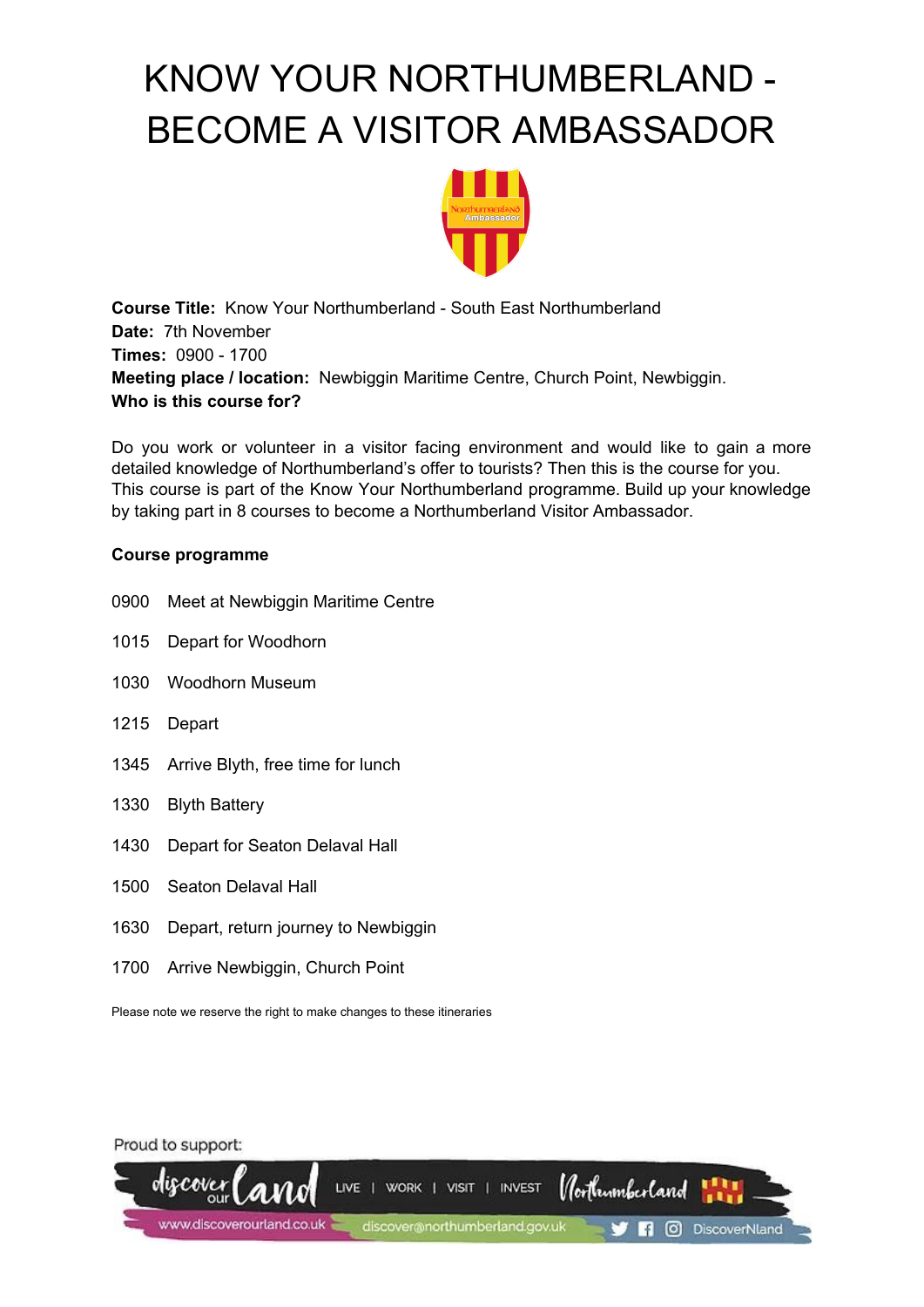

**Course Title:** Know Your Northumberland - Berwick and the Northumberland Coast **Date:** 11th March 2020 **Times:** 0900 - 1700 **Meeting place / location:** Berwick Tourist Information Centre & Library **Who is this course for?**

Do you work or volunteer in a visitor facing environment and would like to gain a more detailed knowledge of Northumberland's offer to tourists? Then this is the course for you. This course is part of the Know Your Northumberland programme. Build up your knowledge by taking part in 8 courses to become a Northumberland Visitor Ambassador.

## **Course programme**

- 0900 Meet outside Berwick TIC / Library building, before boarding the coach.
- 1000 Holy Island visits to Lindisfarne Priory, Castle and Heritage Centre
- 1230 Depart Holy Island
- 1300 Bamburgh time for lunch & visit Grace Darling Museum
- 1400 Bamburgh Castle
- 1530 Depart
- 1615 Arrive Berwick, short walk around the town and walls.

Please note we reserve the right to make changes to these itineraries

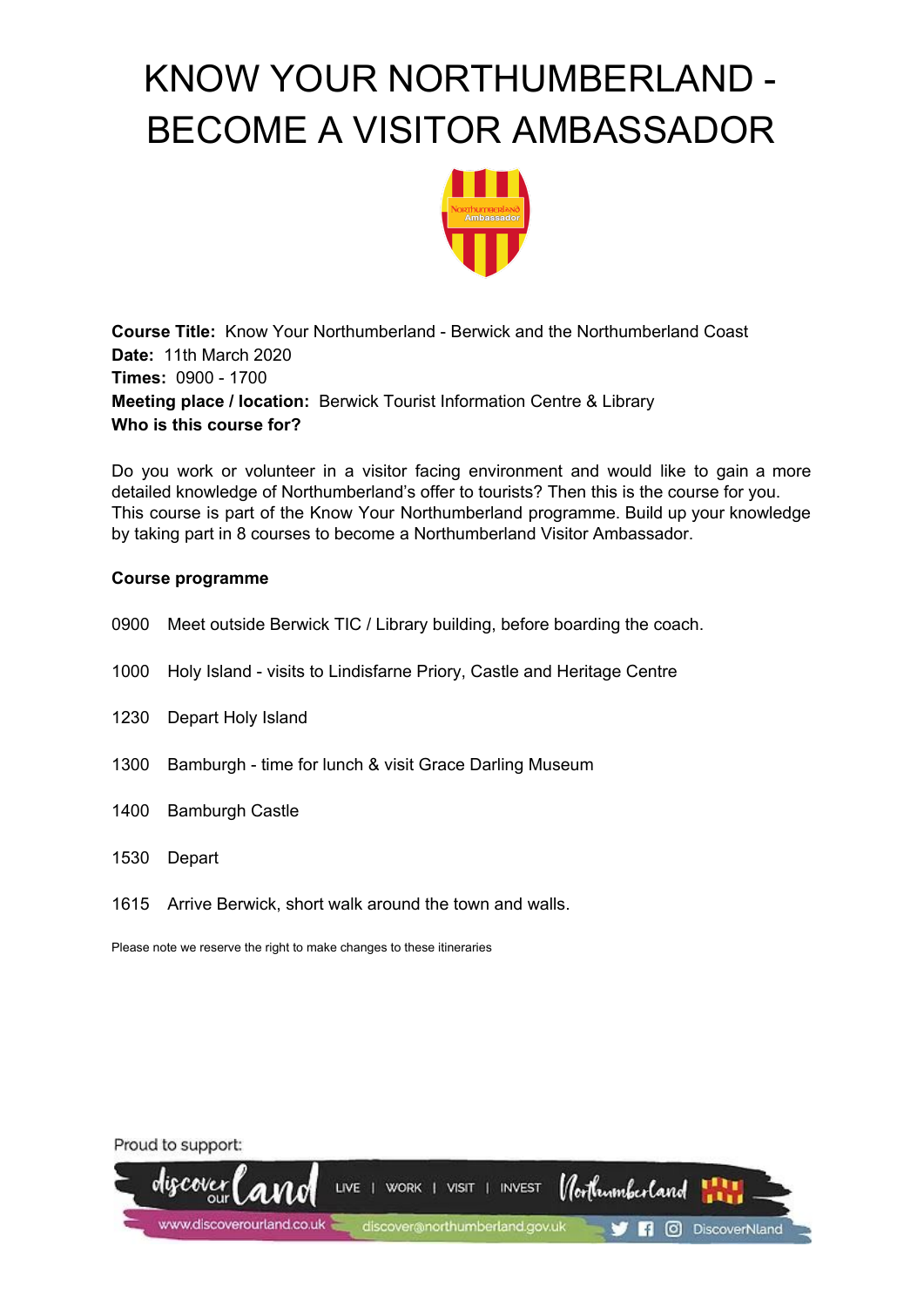

**Course Title:** Know Your Northumberland - Tyne Valley & Hadrians Wall **Date:** 26th March 2020 **Times:** 0900 - 1700 **Meeting place / location:** Hexham Abbey, Hexham. **Who is this course for?**

Do you work or volunteer in a visitor facing environment and would like to gain a more detailed knowledge of Northumberland's offer to tourists? Then this is the course for you. This course is part of the Know Your Northumberland programme. Build up your knowledge by taking part in 8 courses to become a Northumberland Visitor Ambassador.

## **Course programme**

- 0900 Meet at Hexham Abbey, include a short visit to the Abbey and visitor centre
- 0945 Depart
- 1000 Chesters Roman Fort
- 1115 Depart Chesters via Steel Rigg and Cawfield

1215 Arrive The Sill; National Landscape Discovery Centre. Visit to the exhibition, time for lunch and a visit to the Micro Brewery at Twice Brewed.

- 1330 Depart for Cherryburn
- 1430 Arrive Cherryburn
- 1530 Depart Cherryburn
- 1600 Vallum Farm
- 1630 Depart
- 1700 Arrive Hexham

Please note we reserve the right to make changes to these itineraries